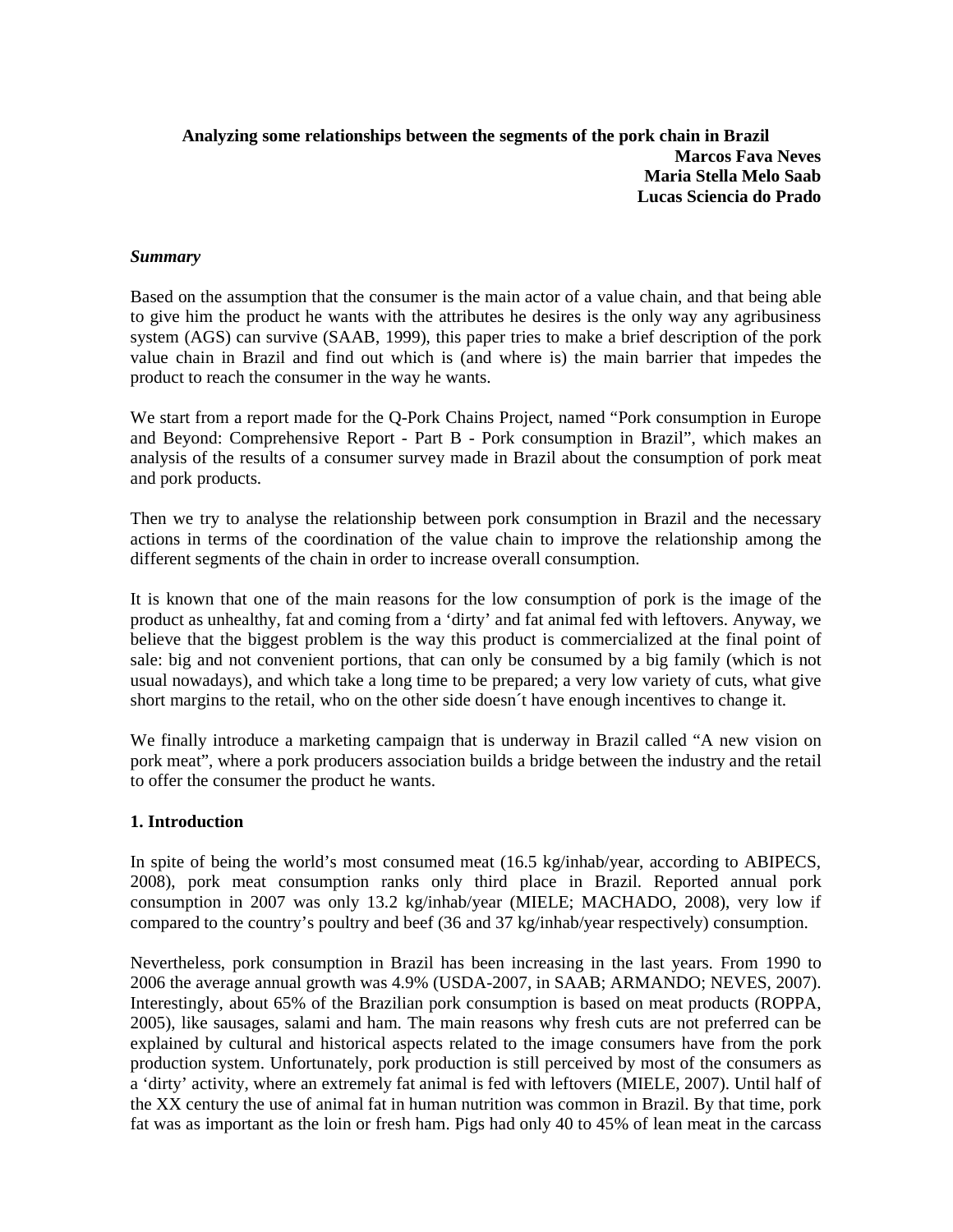and 5-6 centimetres of external fat. With the development of vegetal fat, such as margarines, pork fat was no longer used. New pig breeds were then selected to produce a lean meat type animal. The outcome was a revolutionary change in the Brazilian pork production chain, leading to the modern pig type found nowadays: an animal with 58 to 62% lean meat in the carcass, and only 1.2 to 0.8 centimetres of external fat (ROPPA, 2006).

In spite of all the technological improvements and animal genetic developments that the chain has been through (especially in regard to quality assurance and production of lean pork meat), producers and industry are not yet able to inform, innovate and captivate consumers (ALTMANN, 1997; WEYDMANN, 2004; MIELE, 2006; MIELE; WAQUIL, 2007).

Notwithstanding, since Brazil is a country of continental dimensions and has an estimated population of 189.3 million inhabitants (ANUALPEC, 2007) it can be seen as an important market for pork meat products. In 2007, nearly 2.5 million tons were internally consumed (MIELE; GIROTTO, 2008) and the country ranked  $6<sup>th</sup>$  in world pork consumption. Brazil is also an important player in terms of global pork production being the  $4<sup>th</sup>$  biggest producer (MIELE,  $2007$ ) and  $4<sup>th</sup>$  biggest exporter (ABIPECS 2006, 2007).

# **2. Bibliography synthesis**

## *1.1. The pork meat market in Brazil*

Differently from Europe, the meat supply has been increasing in Brazil. High quality, industrial pig production (as opposed to subsistence pig production, mostly destined to the own farm's consumption) increased 4.5% in 2007 and accounts for 87% of the overall Brazilian pig production system (ABIPECS 2007, 2008). These results were mainly pushed by the significant increase in exports, since external markets demand higher quality levels (MIELE; GIROTTO, 2008). Subsistence production in fact has been decreasing, and accounted for only 13% of the pork production system in 2007, while it corresponded to 29% in 2002.

In 2008 some changes can be seen in the Brazilian swine scenery. The growth of the industrial production was smaller if compared to 2007, but it reached almost 90% of the total swine production in Brazil. Subsistence production kept on falling, approximately 3.5%, what strengthens the Idea of solidification of the industrial system. In a broad sense, the total swine production grew 1% compared to 2007. The increase in swine production presented through these years is related to the improvement in the efficiency of the production chain, base don nutrition, genetics, handling, sanity and equipment (CARVALHO, 2007).

| The table below shows the evolution of the main numbers of the swine sector in Brazil: |
|----------------------------------------------------------------------------------------|
|----------------------------------------------------------------------------------------|

|                                                   |       |       | Year  |       |       |
|---------------------------------------------------|-------|-------|-------|-------|-------|
|                                                   | 2004  | 2005  | 2006  | 2007  | 2008  |
| Total swine production (1000 MT)                  | 2,620 | 2.708 | 2,943 | 2,998 | 3,029 |
| Industrial production                             | 2,101 | 2,269 | 2,531 | 2,644 | 2,686 |
| Subsistence production                            | 519   | 439   | 412   | 354   | 342   |
| Industrial herd (Thousand heads)                  | 1,374 | 1,406 | 1,471 | 1,476 | 1,526 |
| <b>Subsistence herd (Thousand heads)</b>          | 975   | 937   | 917   | 887   | 865   |
| Slaughter - SIF (Million heads)                   | 20.6  | 22.4  | 23.4  | 24.3  | 25.8  |
| Slaughter - Others certifications (Million heads) | 9.6   | 9.1   | 10.3  | 10.1  | 9.7   |
| Consumption - Brazil - per capita (kg)            | 11.89 | 11.59 | 13.28 | 13.01 | 13.44 |
| Exports (MT)                                      | 510   | 625   | 528   | 607   | 529   |
| Exports revenues (US\$ millions)                  | 777   | 1,168 | 1,037 | 1,231 | 1,492 |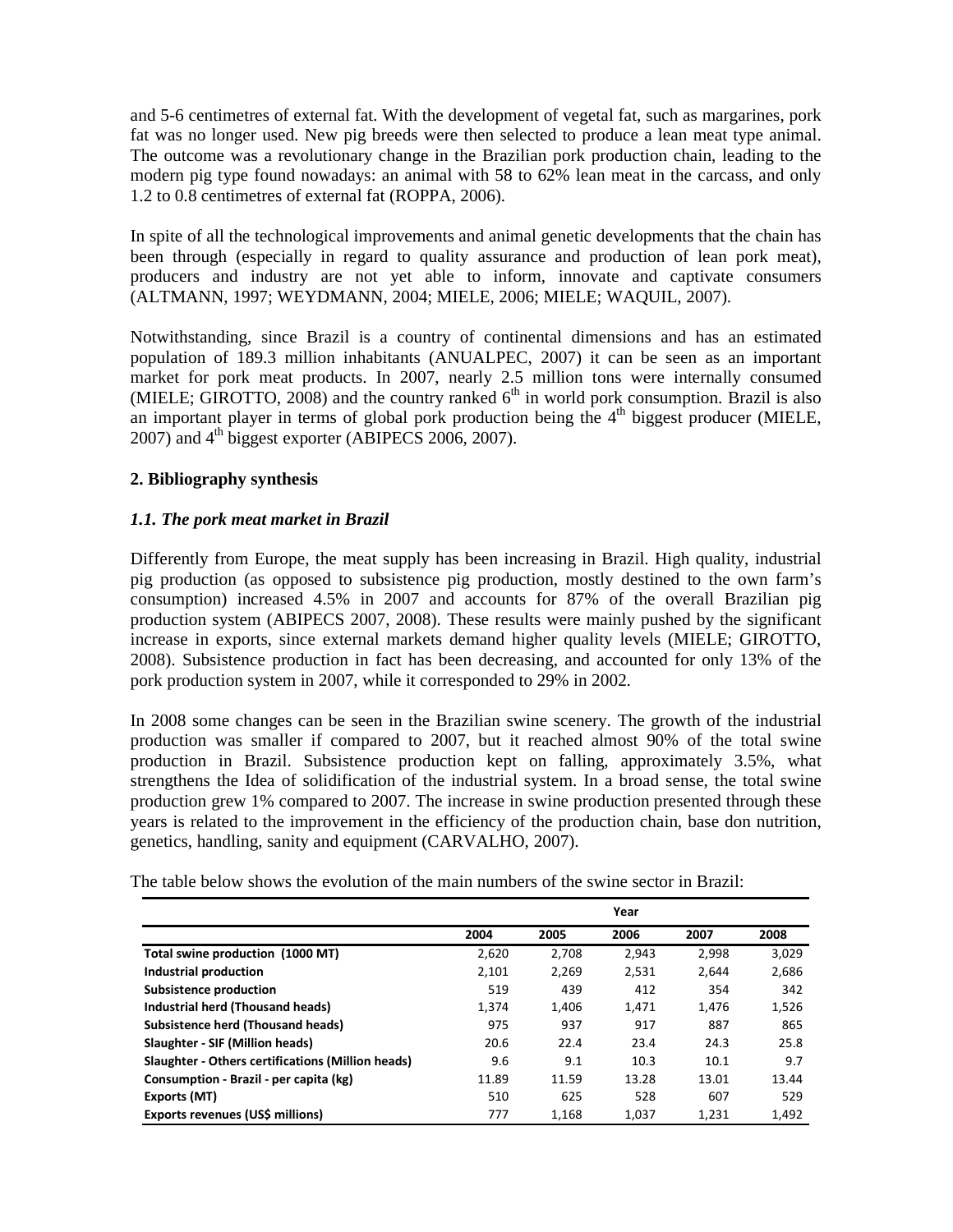### Table 01: Swine production in Brazil Source: elaborated by the authors, based in ABIPECS, 2009.

According to ABIPECS (Brazilian Pork Industry and Exporters Association), the numbers from 2008 continue the tendency of increase in the sows housed in the industrial herd, that has been identified since the end of 2004. A process of concentration is happening, reducing the number of pig producers dedicated to the activity, but keeping high growth production rates (SILVEIRA; TALAMINI, 2007). Also, the housing of subsistence sows is decreasing. Anyway, the biggest impulse in production occurs because of the growth in productivity of industrial sows (around 21.4).

Directly related to genetic improvements, artificial insemination is highly spread in the technically advanced production systems, being responsible for around 660,000 fecundations, what represents a total of 51% of the industrial sows. Artificial insemination allows the rapid diffusion of the desired characteristics through the herd, standardization of the production, better usage of superior hogs, among many other advantages.

The industrial pig production over the past three years has increased by 19.8%, from 26.4 million heads at the end of 2004, to 31.8 million heads in 2007. Also in this period, the average weight of slaughtered animals increased by about 5.0%. On the other hand, subsistence production (pork that is consumed on the rural property, occasionally selling excesses) continued its downward path (ABIPECS 2007, 2008). The tendency of growth of inspected slaughter (inspected by the SIF – Federal Inspection System) continues. From 2007 to 2008 there has been a growth of 6.17%. This reflects the concern of Brazilian producers to adequate themselves to the rules that guarantee the procedence of the meat. In 2008, 73% of national swine production were slaughtered under Federal Inspection (ABIPECS 2008, 2009).





The charts above show the evolution of pork consumption in the last years in the world and in Brazil, respectively. Nowadays, pork meat is the most popular and the main source of animal protein in the world (MIELE, 2007; USDA, 2009). China is the leader in pork consumption in the world, responsible for 47% of the total consumption, the European Union comes in the second place with 22%, followed by the United States in third, with 9% (USDA, 2009).

In Brazil, making a comparison between the consumption of beef, pork and chicken meat, it can be noticed that in the 70s pork represented 26% of consumer preference, while chicken represented 17% and beef, 57%. In the 80s, chicken consumption grew 15%, representing 32% of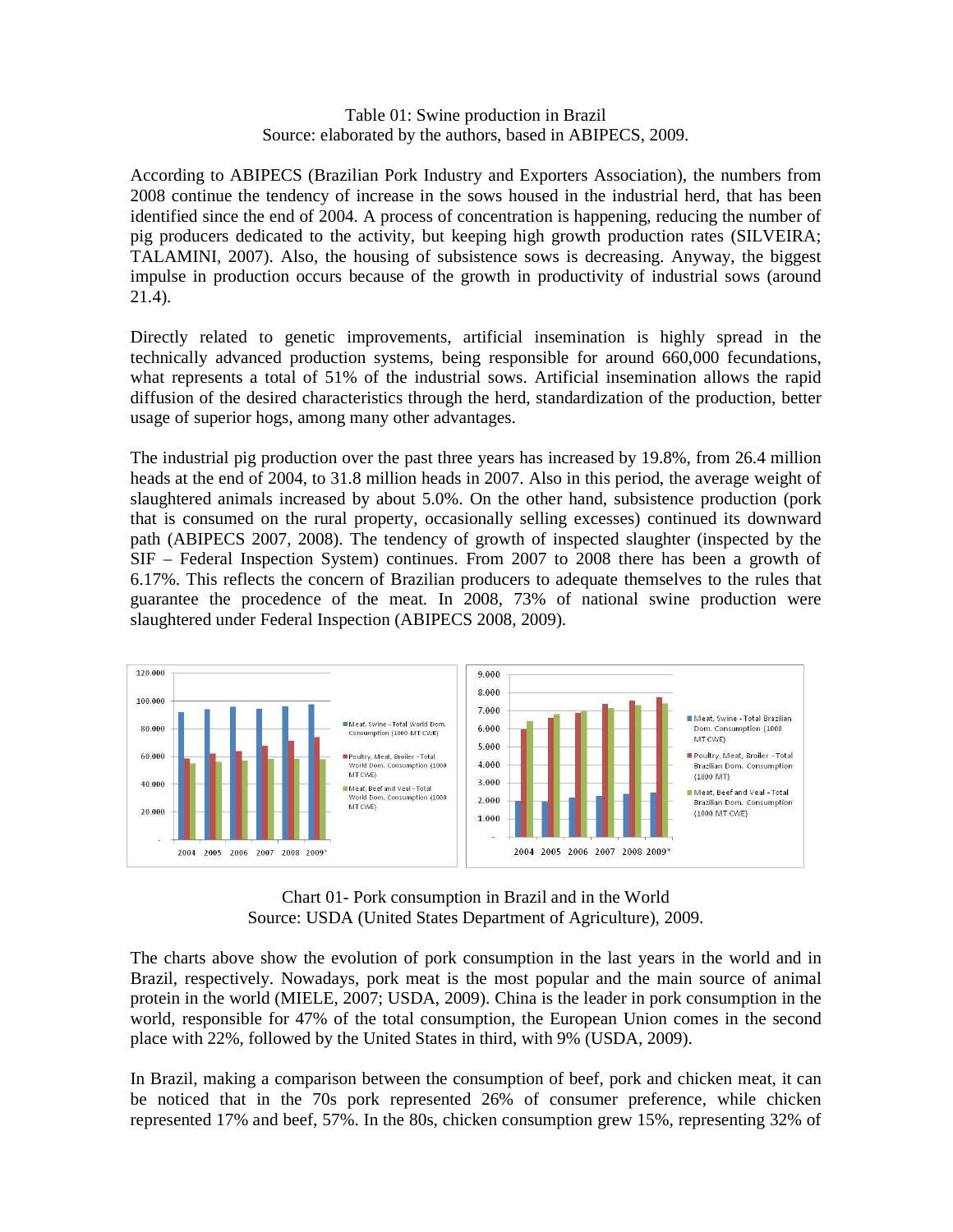the consumption of the three meats, and most of this growth came from a reduction of the share of beef, which came to represent 44% in consumer choice. Pork was maintained next to 24%, but occupying the third place in consumption. In the 90s this tendency remained the same, being that chicken started to be the most consumed by the Brazilians approximately until the end of the decade, when beef reached the first place again. The participation of pork remained falling since then. In 2007, pork consumption stayed below 15% compared to the other meats. The consumption of beef and chicken was almost the same, but once again chicken assumed national preference (ABCS – Brazilian Association of Swine Producers -, 2009). In 2007 the Brazilian per capita consumption was 13.01 kg, increasing a little bit in 2008 to 13.44 according with data from ABIPECS, 2009.

Pork consumption in Brazil is marked by the consumption of processed products, and approximately 65% of per capita consumption is industrialized and sausage meat products like ham, mortadella and sausage (ROPPA, 2005). The growth potential of consumption of pork meat *in natura* is enormous in Brazil and in order for that to occur some changes are necessary to adapt the products to the final consumer´s taste (SAAB; NEVES, 2009).

In 2008 Brazil exported 529 millions of tons, presenting a fall of 12.8% in quantity and in volume. This fall was mainly influenced by the increase in internal market consumption and the international financial crisis, which negatively affected the exports. This fall didn´t affect exports in value, and they showed an increase of more than 20%, due to the good world prices and the strategy adopted by companies, reaching US\$ 1.5 billion (ABIPECS 2008, 2009).

The main importers of pork were Russia, Hong Kong and Ucrania, being respectively responsible for 44%, 20%, 9% of pork exported from Brazil (ABIPECS 2008, 2009). China, the biggest pork consumer in the world, is not in this ranking because it has a big production. In 2008 the country consumed 44.8 million tons and produced 44.5 million tons, importing only 300 thousand tons (USDA, 2009). Important pork importers like the US, Mexico and Japan do not appear as destiny of Brazilian exports due to sanitary restrictions imposed on Brazilian *in natura* pork (MIELE, 2007). The chart below shows the main destinies of Brazilian pork.



Chart 02 – main destinies of Brazilian pork Source: ABIPECS, 2009.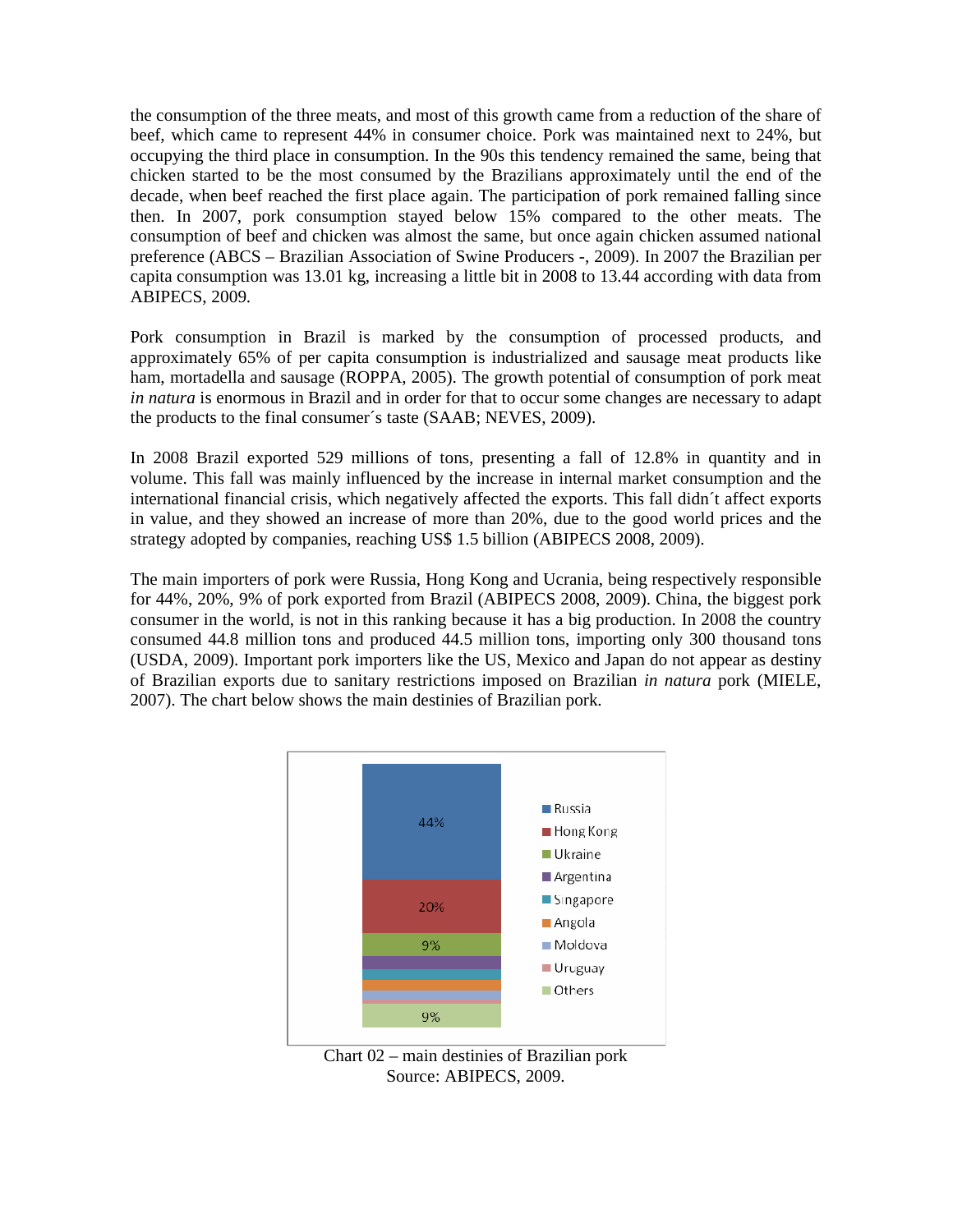The growth of Brazilian exports is the result of the new rules and conditions imposed by the sector, besides the great technological changes that occurred (SILVEIRA; TALAMINI, 2007). Besides that, the scenery for a restablishment of export levels is favorable, once countries, markedly the European Union and Asia, are close to their production limits, due to the food availability and environmental problems generated by swine production (CARVALHO, 2007). Brazilian offer is reaching the limit of its slaughter capacity, whose expansion may occur only in 2009, when the new investments already made will be really working (ABIPECS 2007, 2008).

Nutrition has also presented great progress, with lots of food analysis techniques, being a fundamental tool for swine production nowadays. The basis for feeding pigs in Brazil is corn and soy, supplemented by minerals and vitamins. The uncertainty of the prices of those cereals is a great vulnerability for swine production, as feed represents around 70% of the total of production costs.

## *2.2. Governance of the chain*

The image of the pig as a fatty animal, raised under precarious hygiene conditions and inadequately fed is beginning to change. Small and unspecialized producers who had the activity as a secondary one are being confronted with the surge and strengthen of industrial and professional pig production. This has led to a big change, as industries started to demand a constant offer, with very well defined production patterns (MIELE, 2007). Producers are therefore challenged to adapt, in order to satisfy industry and consequently consumers' needs. Additionally, the marketing of pork meat as a healthy option and a good source of protein is being stimulated by the industry with campaigns and information to consumers.

The strong governance of the big industries created the possibility of a lot of changes. It began at the animal genetics level, creating the possibility to generate at the end of the production chain a product which had the same attributes consumers would like to have and for which they would be willing to pay. And it was possible to reduce the fattening period (from the animal birth to slaughter), the fat content of meat and also to create better sanitary conditions at production, transport, storage and commercialization levels (MIELE, 2007). In Brazil the slaughter/industrial sector is very much concentrated, and the three biggest industries are responsible for 44.13 % of total pig slaughter in the country. But this concentration, with strong and very well known brands, changed the traditional characteristic of local commercialization into nationally commercialized products. Such brands have a positive image in terms of consumers' trust and food safety, both in fresh and in processed meats.

Unbranded products such as fresh pork make it more difficult for the consumer to form quality expectations. Quality labels can give consumers another means of inferring experience and credence characteristics of food products (GRUNERT, 2002).

From a consumer perspective, brands are important quality cues and make it easier to infer quality (GRUNERT; VALLI, 2001). Traceability systems, branding and labelling can help reduce consumer's dependence on credence factors. Yet, brand name has little relevance for most consumers (BERNUÉS et al., 2003).

One of the basis of those leading companies is the constant innovation in processed products (ham, sausages, mortadella, salami) and ready to eat products, strongly based on the company´s trade mark. This same degree of innovation is not found in the valorization of fresh meat for the internal market, but the reach for more sophisticated markets as Europe and Japan may impose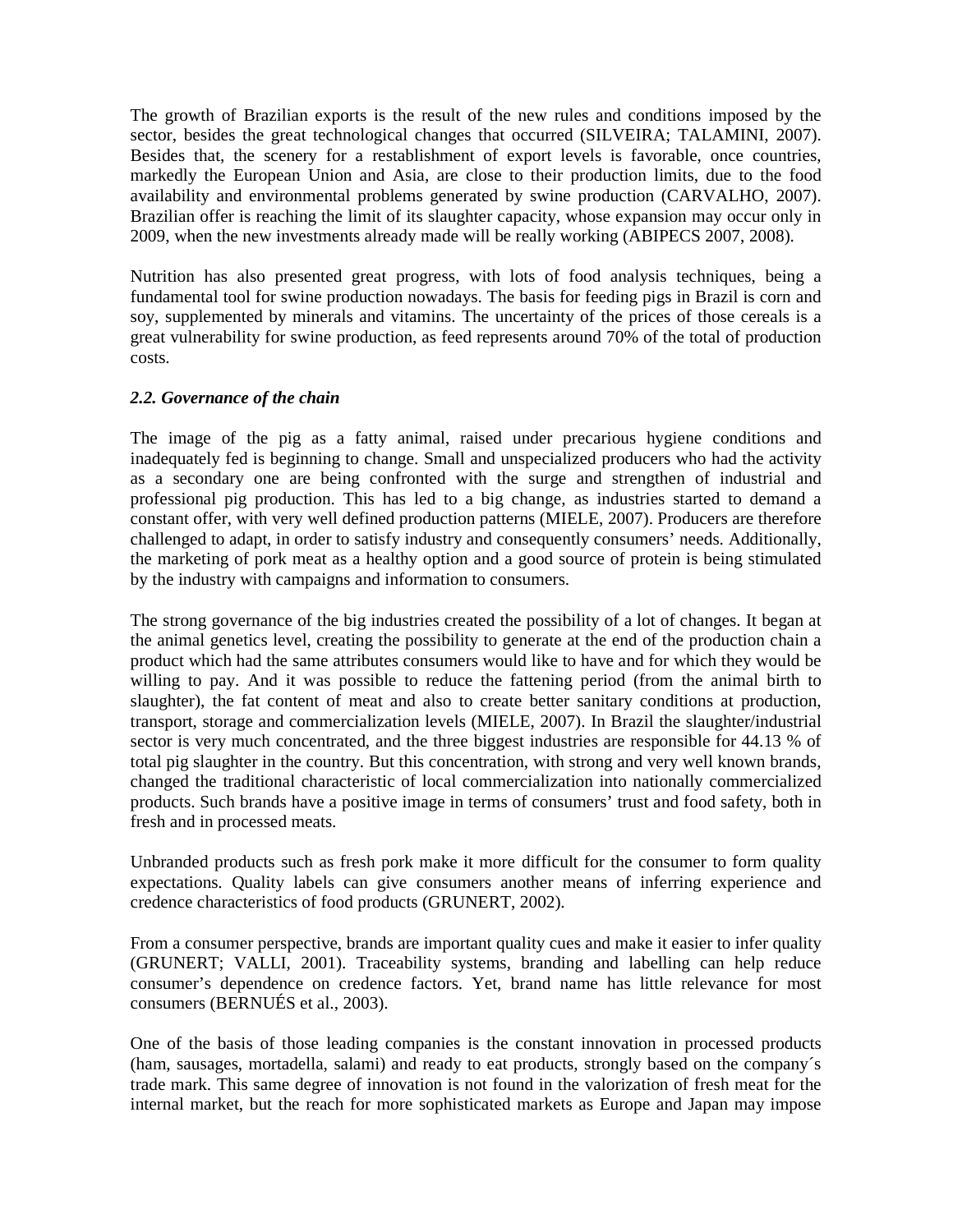the necessity of investments in new production lines that might lead to source the internal market with noble cuts.

In order to obtain that, it is important to create a certification system that guarantees to the consumer the quality he wants, as is the case of the initiative to establish with ABNT (Brazilian Association of Technical Rules) the measurable characteristics of carcasses necessary to the production of noble cuts. Those are actions that demand resources (increase in costs), what should be accompanied by a promotion of the certification or of the trade mark, in order to capture better value trough higher prices.

After the great fall in 2006 caused by the foot and mouth disease in 2005, with 529 thousand tons exported, Brazil ended 2007 with 607 thousand tons, corresponding to 12% of world exports and representing a regain in the international market. According to ABIPECS, if it wasn´t for the foot and mouth disease (FMD), Brazil could account for more than 62% of the world market for pork, as the states that found the disease focuses had big difficulties to open new markets and increase exports. The fact that the medium price of meat increased by 33.2% in the last three years deserves some attention. This can be explained, among other factors, by the change in the meat exported, which used to be mainly half carcasses and nowadays is mostly noble cuts and processed ones.

## **3. Methods**

The objective of this study is to analyse and deeper understand the campaign created by ABCS to stimulate the consumption of *in natura* pork in Brazil; "A new vision on pork meat". The research of this paper has a qualitative and exploratory character, which have as characteristics to ease comprehension of perceptions, behavior and needs (HAIR JUNIOR ET AL, 2006).

Initially a research in secondary basis was made in order to elaborate a good scenery of Brazilian swine production, as USDA and ABIPECS, as well as other sources of bibliographical sources of specialists on the swine sector in Brazil.

In the applied part of the paper a research in secondary basis was also conduced on the data divulged by ABCS, creator of the campaign "A new vision on pork meat" in Brazil. In a second part a deep interview was conduced with the Marketing Director of ABCS and of the campaign, in order to understand how is its development and which are the steps to its future in the country.

### **4. Results**

### *4.1 A new vision on pork meat*

It is widely known that Brazilian consumer does not eat pork *in natura* due to some cultural factors, as the belief that it's a fat and dirty meat, and the way it is commercialized (SAAB et al., 2008; ABCS, 2006; MIELE, 2007). According to field researches contracted by ABCS, the main points found were:

- Prejudice in relation to the impact on consumer health;
- Not practical cuts;
- Big cuts;
- Inadequate presentation at the point of sales;
- Perception of high price;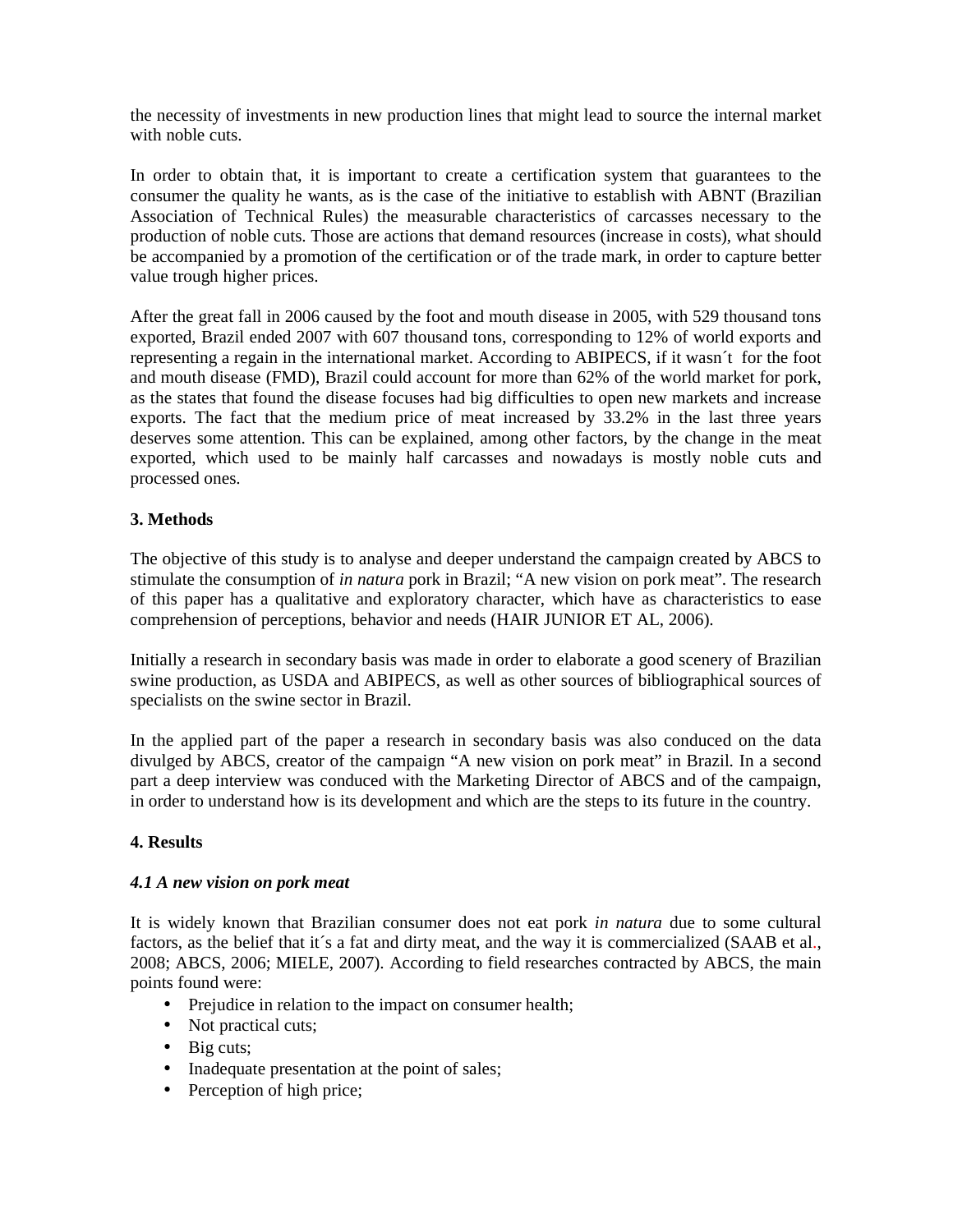Based on the results of the researches, ABCS structured a national marketing campaign for pork meat, dividing it in two parts: (1) Preparation of the productive chain and (2) Insertion of the proposal in popular media. And the name chosen for the campaign was: "A new vision on pork meat".

The objective of this campaign is to stimulate the consumption of *in natura* pork meat through the insertion of new cuts and packages that are compatible with the demand and profile of consumers identified by the research. Mr. Fernando Barros, Marketing Director of ABCS, believes that the new consumer prefers to buy protein that is correctly packaged in small portions (up to 400 grams) and preferably bringing some recipe of how to prepare it in a quick and easy way.

One of the main challenges for the applied part of this work is related to the break of the cultural barriers that pork meat has in Brazil. The Brazilian consumer is used to think about pork meat as a fatty meat, and most of the times it has to be consumed by a lot of people together because it is not usual to find it in small portions at the point of sale. When compared to beef and chicken meat, this is not observed.

So, the preparation of the productive chain is of fundamental importance in order to make the changes proposed by the campaign really happen. Knowing that, ABCS explored each one of the critical points indicated by the consumer on the interviews in order to propose solutions that can make viable the second part of the project, that is the "insertion of the campaign in popular media". The main points to be attacked in the preparation of the industry are:

## *4.2 Pork meat and health*

Culturally in Brazil pork meat is associated to a not healthy and fatty source of protein. Usually in health diets lean cuts of chicken and beef are used as a healthy option. According to the publication Argumento Suíno (2006), people associate pork to a heavy meat, but this fact is directly related to the amount of fat offered together with the meat and the way it is prepared. Knowing that, ABCS in partnership with specialists from the sector of health care made a work in order to spread the benefits of meat to the human health to try to surpass the prejudice and miths that badly affect the image of the product. To complete this work, an effort to make speaches, meeting and conferences with specialists of many fields was also made to divulge the campaign.

# *4.3 The price and the use of the carcass*

Even putting pork in first place in flavor, among the three most consumed kinds of meat in Brazil (CARTILHA ABCS, 2006; SILVA; OLIVEIRA; GOMES, 2008), the consumer still does not have the choice of this as an usual option in ordinary meals, many times because of the lack of information about the nutritional value and the prejudices discussed above. Another fact that limits the choice of pork is the low variety of practical cuts (SAAB et al., 2008; CARTILHA ABCS, 2006; AGUMENTO SUINO, 2006). Besides the low variety of cuts, pork usually has a high price, what does not stimulate the consumer to buy. When compared to the price paid for the pork meat at the grange, retailers sell the product at a value that is around 20% above (ABCS, 2006). This happens because of the low turnover of the meat in retail, and this is the way retailers use to compensate for possible losses.

The issue of carcass utilization is directly related to the consumption and the price of pork in Brazil. As at most of the points of sale only a small number of cuts are known, and among them are the loin and the rib, those end up being more expensive to compensate for the small sale of the other cuts. Another fact that contributes to that is the seasonal consumption of specific cuts, like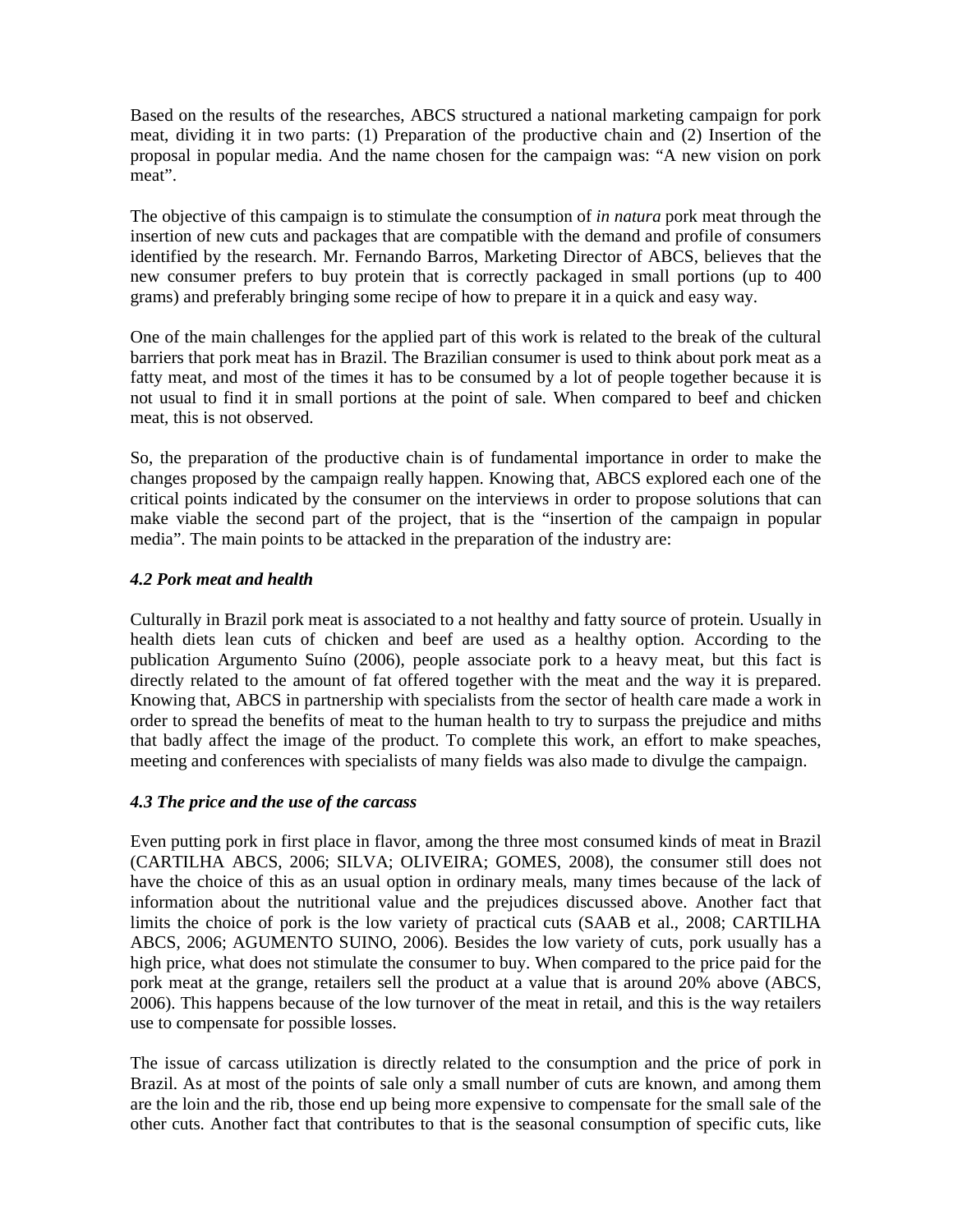ham at Christmas time. So the sale in different sizes and cuts could stimulate the constant consumption of the meat. Summing up, if the carcass is better used, the turnover in retail will be bigger and the price can go down.

### *4.4 Industrial and special cuts*

In a partnership with the Center of Meat Technology (CTC), from the Institute of Food Technology (ITAL), ABCS defined a series of cuts to be use don the campaign, among wich are filet-mignon, alcatra and picanha, creating a market of specialized cuts. After this definition, five categories of special cuts were created to be offered to consumers: Lean Cuts, Grill, Oven, Universal Cuts and Barbecue.

The category Universal Cuts associates the concept of lean meat, without fat, to the consumer health and to be used even in food diets. The second one, Grill, also works with the concept of health, linked to the easy-to-cook demand of the new consumer, increasingly more adept to grilled meats. The third category, oven, brings together the traditional cuts that most of the consumers already know and that generally have high sales for special events, once usually those cuts sold in big portions. The Universal Cuts generate a big potential for increasing the turnover of the carcass at the supermarket, once they are flavored and little known by the consumers. A good example of the category is pork minced meat. At last the fifth category, the cuts for barbecue, has the objective of offering prepared cuts in a practical way for one of the most traditional ways of preparing meat by Brazilians (ARGUMENTO SUÍNO, 2006).

## *4.5 Divulging the campaign*

After this first step of preparation of the industry, the step of divulging the campaign began, with the help of the existent regional associations and the retailers that are partners on the project. The association and the regional ones were responsible for the costs of implementation of the campaign at the retailers, once this looks for the increase in the sales of the meat on the existing points.

According to a report published by ABCS (2009), the implementation of the campaign followed some steps. Initially the people involved at the campaign, from butchers and supermarkets, was trained through oral speeches and classes. Then the campaign should run for 30 days at the chosen places. Besides following the timetable, the supermarkets had to compromise themselves in commercialize between 15 and 20 new cuts of pork presented by the campaign. There also should occur the maintenance of the price politics usually practiced by the retailer and during the campaign there should happen some demonstration of the meat with degustation of the products and informative actions.

### *4.6 Some results of the campaign*

One of the first results of the campaign happened in the partnership between ABCS, ACRISMAT (Association of Swine Producers of Mato Grosso) and the supermarket chain Modelo, the main supermarket chain in the state of Mato Grosso, with 14 stores. In the year before the implementation of the campaign, Modelo sold 235 tons of pork, and the projection of ABCS was that sales reached 400 tons at the final of 2006, when the campaign began. Initially 29 receipts were selected to be divulged at the stores of the chain, besides the building of a sales travelling stand to divulge the campaign at the stores (ARGUMENTO SUÍNO, 2006). Due to the pioneering and to the innovative concepts, the campaign did not reach wide acceptance, and only some concepts were introduced (ABCS, 2009).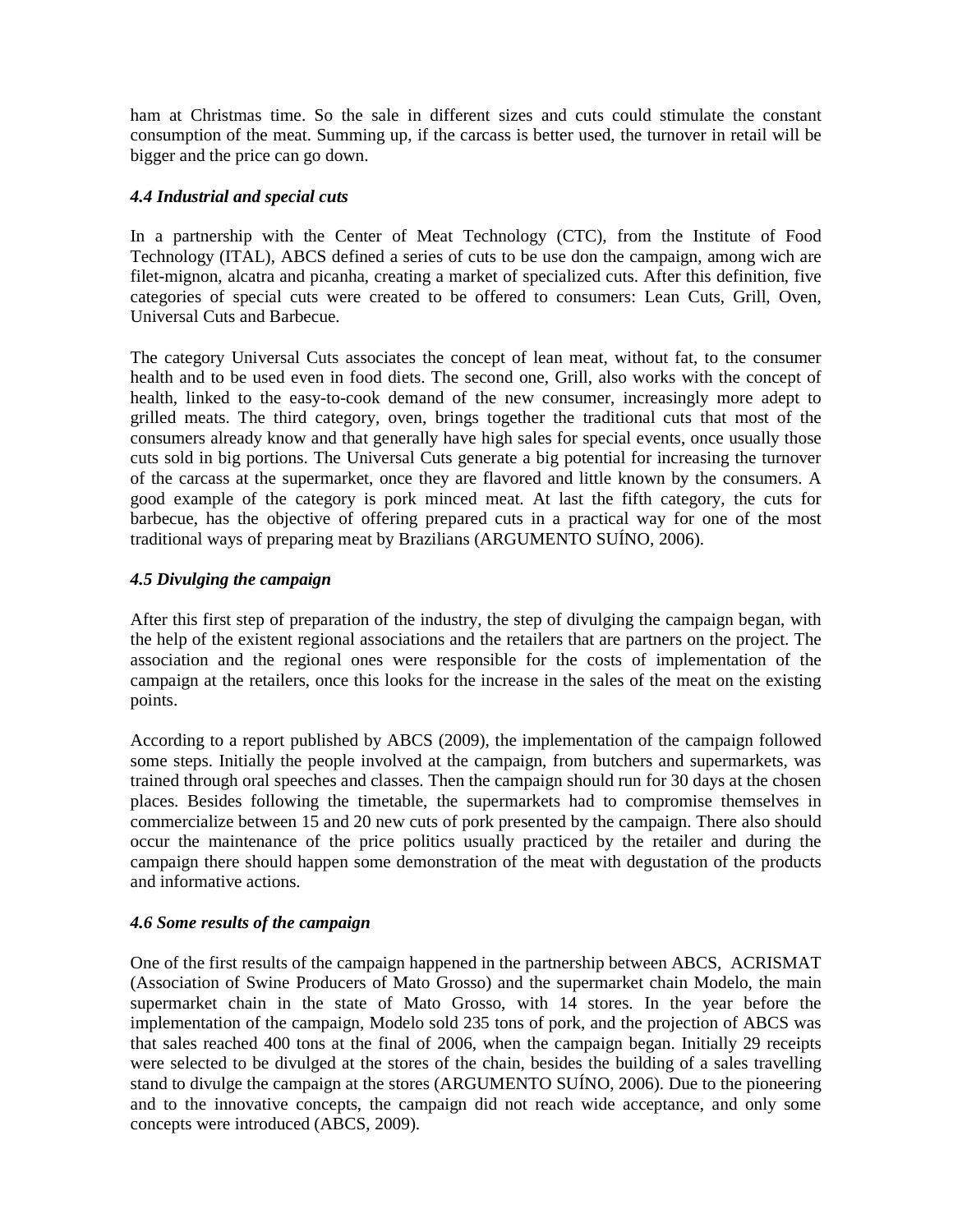A good result of the campaign was the participation of the CBD (Brazilian Company of Distribution) Group, represented by a total of 450 stores and owner of three important brands (Pão de Açúcar, Extra and Compre Bem). The campaign generated an increase of 50.85% in the Sales of pork in 2006, as compared to the year before. In 2007, from January to September, the increase in sales continued. It was more than 25%, compared with the numbers of 2006. The success of the campaign made possible the creation of a position to coordinate all the pork purchase of the group and another for the administration of pork development.

One store of the CBD Group, with the brand Compre Bem, located in the city of Campo Limpo, state of São Paulo, which has as public consumers of classes C and D, had an increase of 170% in sales of meat after the campaign. The campaign was able to get the curiosity of consumers, who became surprise with the amount of cuts that can be found for sale. Besides visually stimulated by the new cuts and the receipts for trying at the point of sale, consumers were also given nutritional and medical information by the promoters of (ARGUMENTO SUINO, 2007).

One of the problems identified during the elaboration of the campaign was the lack of commitment of the people involved in the campaign at the chosen places. That happened at one of the chosen stores of Wal-Mart in Brasília. The manager was not compromised with the campaign and that did not made it possible to be realized. In the first two weeks, some problems as the lack of pork and refrigeration problems at the supermarket damaged the development of the campaign. So the campaign was transferred to another store and the result presented was completely different. Due to the enthusiasm and commitment of the people involved, the campaign reached great success, as there was a record increase of 210% of sales of pork after the implementation of the campaign (ARGUMENTO SUINO, 2007).

The campaign presented good results also in the state of Rio Grande do Sul. In September, 2007, the partnership between ABCS, ACSURS (Association of Swine Producers of Rio Grande do Sul and SINDPOA (Sindicato de Hotelaria e Gastronomia de Porto Alegre), began a work of divulging it in the Public Central Market of Porto Alegre, that lasted 5 days. Besides building a stand of divulging the campaign and informing the population about the quality and the benefits of pork consumption, the butcheries of the market also commercialized the cuts promoted by the campaign. During that period some oral speeches were also made to inform about the benefits of the meat. In conjuction with this work at the Central Market the campaign also occurred at a supermarket of the Zaffari chain, that had Mabella slaughterhouse as the supplier of cuts (SUINOS.COM, 2007).

In the first year the campaign created great impact and had good results where it was applied. Initially implemented in eight Brazilian states in many stores of 10 chains, and among them the already cited CBD Group, besides Carrefour and Wal-Mart. The importance of the presence of the campaign in those retailers is that they have a large influence on consumer habits, and they shall continue to sell those cuts.

As a result of the first year there has been the renewal of the Protocolo de Fomento da Comercialização de Carne Suína no Brasil (a govermental protocol to incentive the commercialization of pork in Brazil), as well as an approximation of ABRAS (Brazilian Association of Supermarkets) with the campaign. After that, the campaign was also implemented in other states following the same steps.

The chart below shows the increase of Sales in the places where it was implemented in the first year.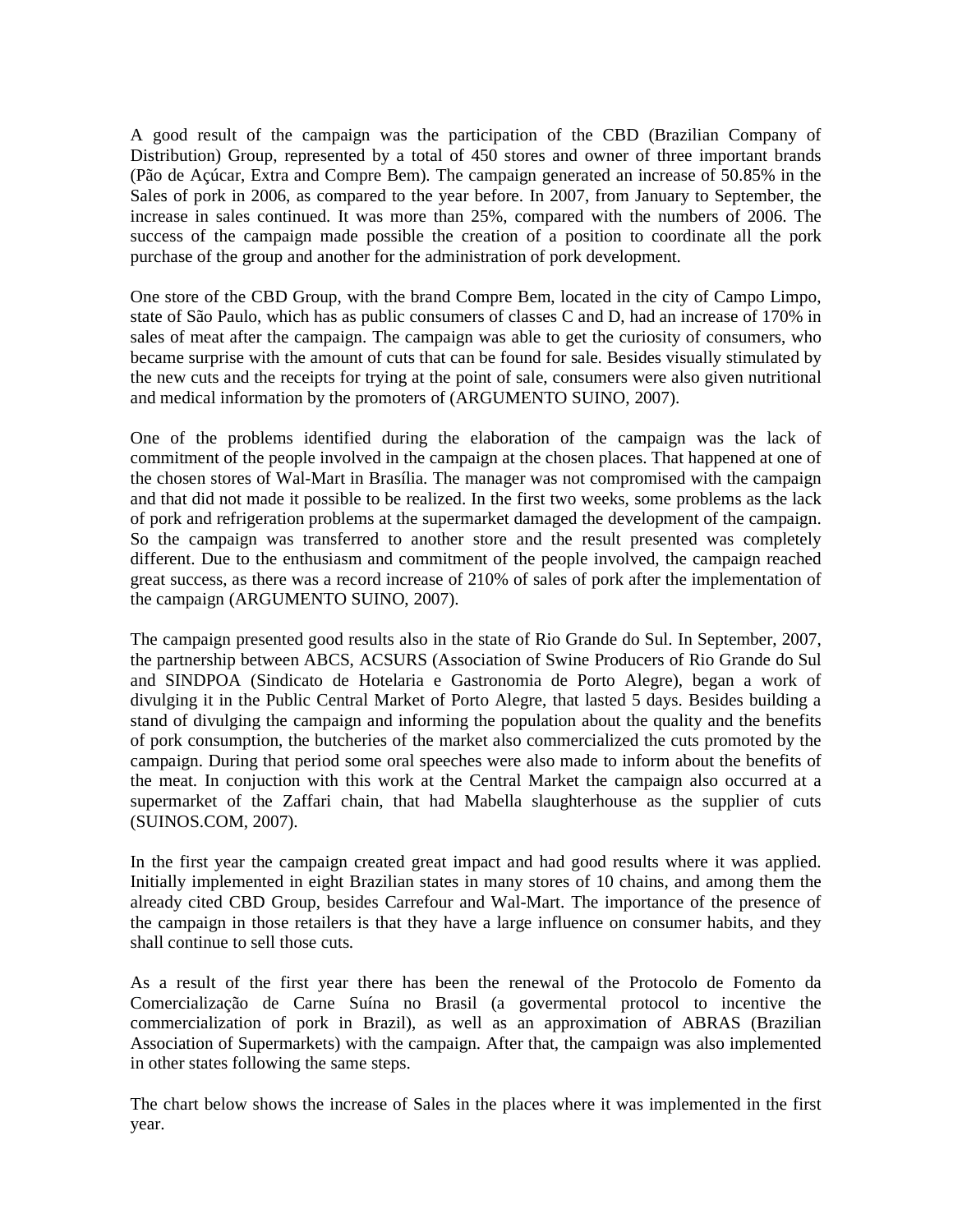

Source: ABCS, 2009 p. 12

The chart above confirms the success of the campaign. The worst result presented was an increase of 50% in the sales of pork after one month of implementation.

In spite of the big success of this first phase, some problems were identified, that didn´t allow the participant store to continue the selling of pork in the model presented by the campaign, and among them are (ABCS, 2009 p.12-13):

- Logistics: the slaughterhouses that participated in the campaign stopped supplying the cuts designed by the campaign, many times because of logistics problems;
- Carcass tipification: the carcasses have to present specific patterns for the supermarkets to have incentives to continue offering the cuts;
- Motivation, information of quality and training: the success and the long last of the campaign is related to the commitment of the people involved at the store;
- Distribution: one of the main markets the campaign can reach is formed by classes C, D and E. In order for that to happen it is necessary the creation of a distribution structure that takes the product to the peripheral neighborhoods;
- Ouality of the cooling system: it is important that during the whole cooling chain of pork exists a quality pattern of quality that gives the product longer lasting;
- Packing: this point directly influences the presentation, quality and lasting of the product.

# *4.7 Next steps of the campaign*

The results of the research conducted by Francisco Rojo Food Marketing (FRMA) in 2008 (ABCS, 2009), that had as the main objective to understand the concepts and prejudices of pork and identify the best way to increase consumption, markedly classes "C", "D" and "E", helped to determine the next steps of the campaign.

The research analysed the perception of pork by slaughterhouses, distributors, supermarkets and butchers of two of the most populated Brazilian states. It was possible to notice that swine consumption is basically influenced by the price, the lack of consumption habit, lack of information and divulging pork. Another point to be marked are the actions that were identified to enlarge the consumption of pork by the low income classes, what confirms the strategy adopted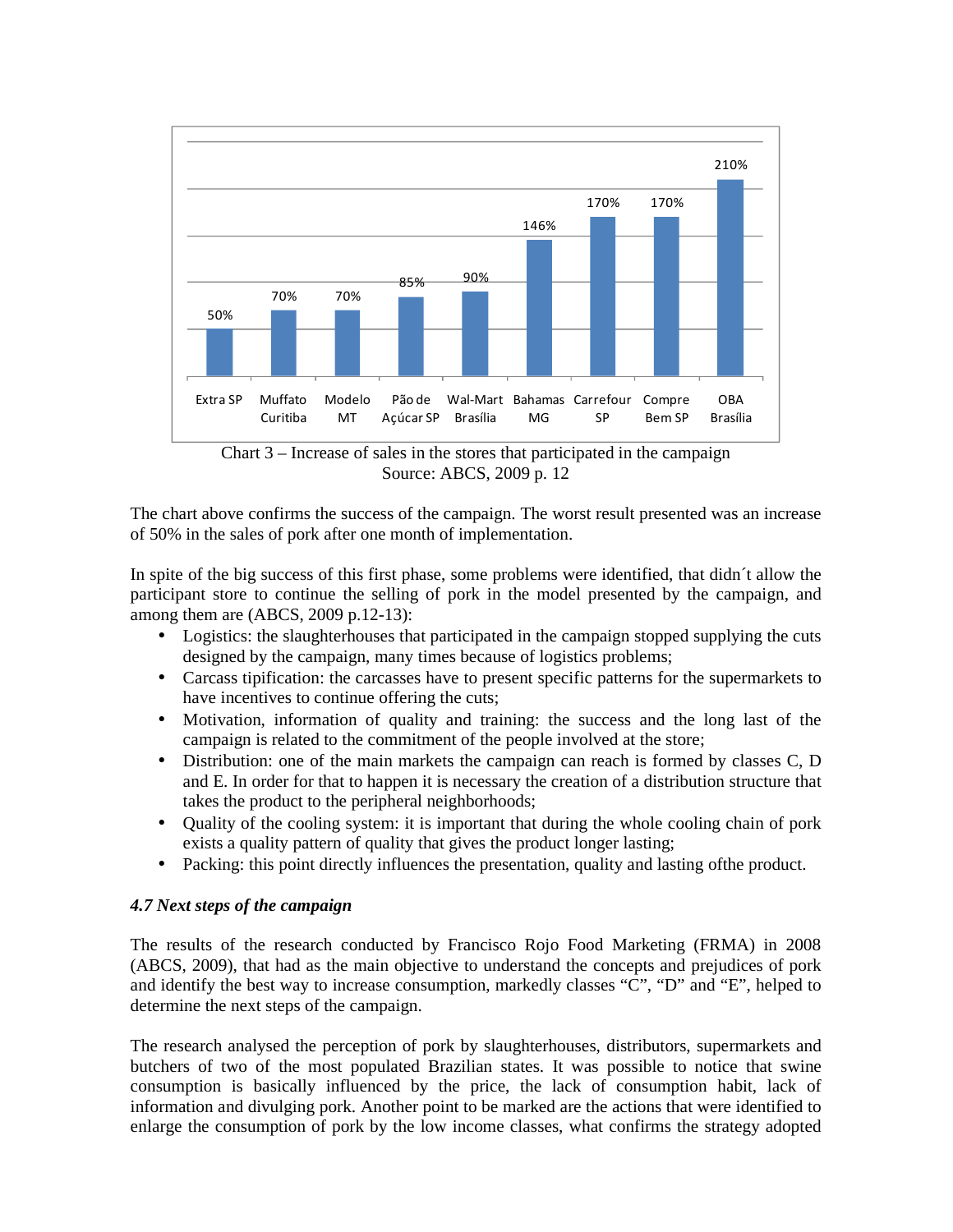by ABCS. Among the factors that appeared in the answers were: (1) necessity of more information about the benefits of pork, (2) divulging and clarifying about the diseases and the actual quality of the meat, (3) work with packs that guarantee the quality of the meat, (4) work with the sales price and (5) generate actions like trying and informing at the point of sale (ABCS, 2009).

Based on the results reached by the campaign so far and this new research, a big project was created in conjunction with SEBRAE (Association of Small and Medium Enterprises) and CAN (Brazilian Confederation of Agriculture and Cattle Raising), with the objective of promoting actions to increase consumption of pork from 13 kg to 15 kg per capita/year.

In order to make it possible, a work will be made to increase quality, improve understanding of demand, divulge the new cuts, improvement in the ways of preparing the meat, increase in the availability of pork in many levels of retail, development of new Technologies that guarantee food safety. Some activities with the producer, industry and commerce will be developed.

In this new phase the campaign will not be restricted to food retailers, but will be extended to bars, butchers, restaurants, meal companies and other places in six states initially selected. This action intends to reach an increase of up to 25% in pork consumption in three years.

# *4.7 The opinion of ABCS*

To complete the understanding about the importance of the campaign and which will be the next steps, a deep interview with the Director of Marketing and Communication of ABCS, Mr. Fernando Barros, was made. Some important points were discussed, like how the integration with the other associations throughout the chain occurred, the participation of the Brazilian government, the inexistent participation of the big Brazilian companies and the biggest problems of the campaign.

Some of the questions discussed at the interview are listed below:

• What is the importance of other associations related to the swine sector and which is their participation on the campaign?

*Answer*: Their importance is linked to the institutional side of the campaign. By means of an articulation of the Ministry of Agriculture, that passed to the Ministry of Development, Industry and Commerce and finally the National Secretary of Commerce and Services a document was created to incentive pork consumption in Brazil. It involved ABCS, APAS (Association of Supermarkets of the State of São Paulo), ABAD (Brazilian Association of Wholesalers and Distributors) and ABRAS (Brazilian Association of Supermarkets). As ABCS had the model of the campaign already ready, it was submitted to analysis and after approved, became the official model of the campaign. This way, the door to the success of the campaign was opened, once the participation of ABRAS facilitated the access of the campaign to the CBD Group in its many stores. The case of Pão de Açúcar gave institutional understanding to the other levels of the chain.

• Was the campaign realized at national level by chains like Pão de Açúcar, Wal-Mart and Carrefour?

At the beginning the project was a pilot in some of the stores of the Pão de Açúcar chain, involving some stores of the three brands (Pão de Açúcar, Extra and Compre Bem). After this pilot project, it was extended to the other stores of the group allowing the possibility to enlarge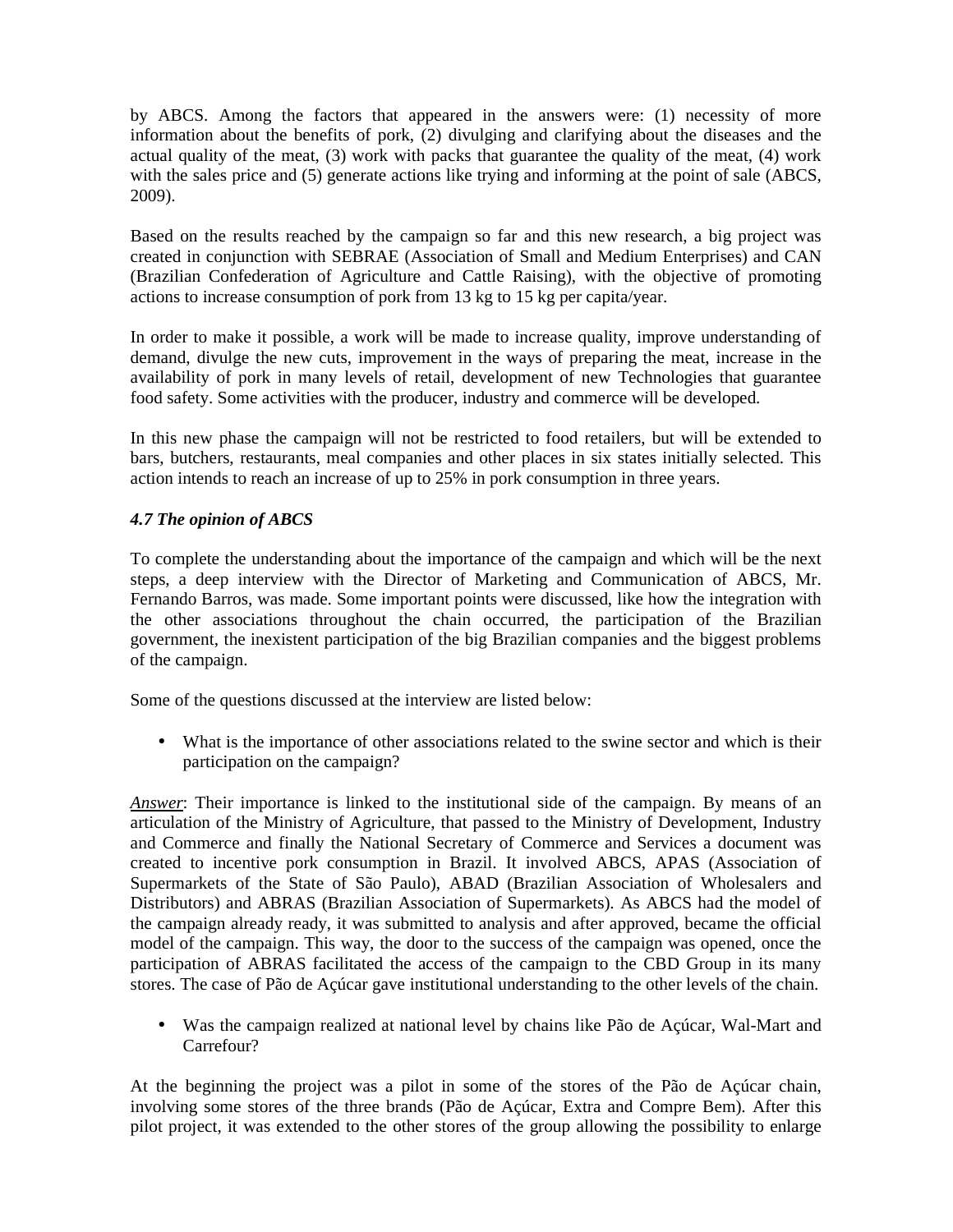the results. In two years of campaign the sales of pork doubled in the chain. The number of persons involved in each project was very big, going from the buyer of the cuts for sale to the people responsible for the exposition and conservation of the product. The success of the campaign is closely related to the creation of a favorable environment for the commerce of pork meat in the group. As a result of the campaign, two new positions were created at the chain, to guarantee the quality and continuity of the sales after the campaign: the pork meat buyer, that make all the purchases of pork for the stores, and the National Manager of Pork Development, who controls, among other aspects, the quality of the products purchased, exposition and cuts. This involvement permitted the success of the campaign, with the contamination of on the consumers´ habits, once the influence of these chains in the habits of consumption are high in the country. Due to cases that happened during the campaign, that showed the way the consumer wants to eat pork, some changes in the way the product is distributed in the country started to happen. Supermarkets started to order supply of pork in smaller portions, prepared to keep product quality. Another important point is that it began to be offered in the freezing part of the store, what didn´t happen before.

• Why the other segments of the chain, closer to the consumer, and the big slaughterhouses, didn´t get involved in the campaign? Do they have an interest in this new phase?

The big slaughterhouses didn´t participate due to problems of logistics. They have some plants around the country, but far from the big centers of consumption, as São Paulo, where there are thousands of supermarkets and butcheries. So, the cost to distribute this meat is high and the life cycle of pork is short and the aggregated value is low as compared to sausage meat and industrialized meat. In this case the participation of small and better distributed slaughterhouses is easier once they are closer to the consumption centers and have less logistics problems.

• Which will be the next steps of the campaign?

The next phase is more complex because it has a goal, differently from the first one that had as objective to change the concept of pork meat. From the moment that the reasons why the product doesn´t reach the consumer were found or why he doesn´t have this habit, it became possible to elaborate the next steps of the campaign. So, this second phase will have a deeper action, involving even more participants of the chain, more levels, like the industry, the cooling chain, packaging and logistics. A study will be developed to enlarge the durability of pork, that is smaller compared to the other kinds of meat.

ABCS will also make a pilot project inside a slaughterhouse to possibilitate the action in many niches. Then it will be possible to find out what is the profile of many consumption levels, as well as the demands for each level to identify the formats that the product must have to reach the different kinds of consumers.

• What is your expectation about the new phase of the project?

To reach the goal of increasing per capita consumption in two kilos, in order to change the scenery of national swine production. Besides that, the campaign will create a considerable impact on the national economy. Among them are: creation of 12 thousand new direct employments and 60 thousand indirect throughout the chain, the need for an increase of 200 thousand sows, approximately R\$ 1 billion of investment at the granges, among others.

### **5. Conclusions**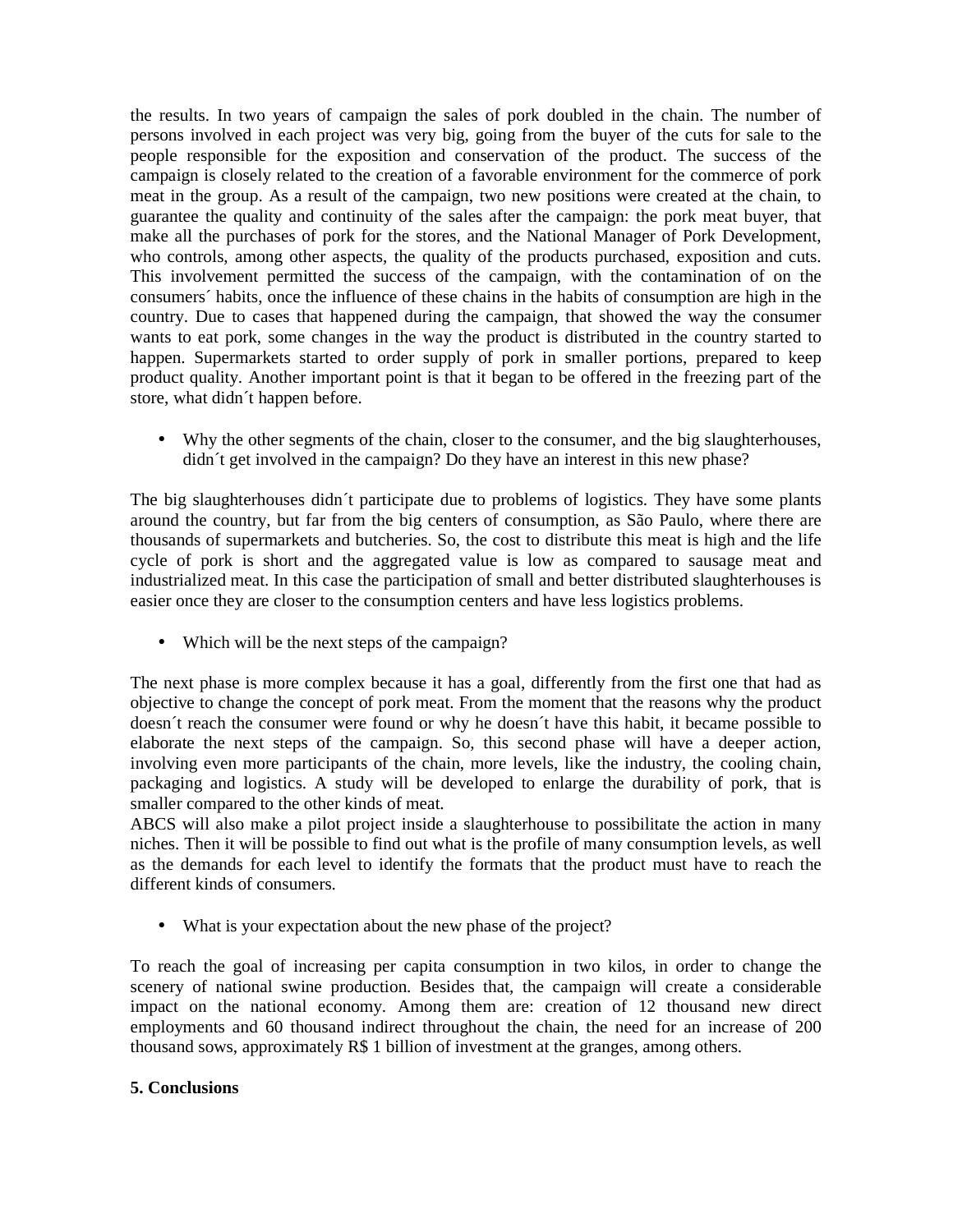The importance of the consumer consciousness, as well as the change in the way of presenting and offering pork meat to the consumers are shown as the big points to the increase in consumption of the product in Brazil. The first phase of the national campaign ABCS created achieved its results that were mainly to divulge and present the meat under a new vision to the consumer. The use of new cuts, flavored receipts and information about the healthy aspects of the product were big partners to achieve the expected results.

The participation and commitment of important retail chains in the country helped in the development of the campaign. Not less important was the participation of regional associations, that opened many doors to the implementation of the campaign in other states. As a result, the consumption increased at the places where it was applied, showing that the consumer, when correctly informed, becomes a great consumer of pork meat.

Some points were identified that served as basis for the second phase of the Project which has the objective to increase 2 kilos of per capita consumption of pork in Brazil. In order to achieve that, it will be necessary a bigger integration among the participants of the chain, led by an important national associations, ABCS. Then it will be possible to beneficiate all of the participant of this important agribusiness chain in Brazil.

## **6. References**

ABCS, Associação Brasileira dos Criadores de Suínos. Campanha "Um novo olhar" chega a GO, Apr 2, 2007a. In: ACRISMAT - Associação dos Criadores de Suínos de Mato Grosso. Available at: http://www.acrismat.com.br/mostrar\_noticias.asp?id=2655, accessed Feb 16, 2009.

ABCS, Associação Brasileira dos Criadores de Suínos. Campanha de estimulo ao consumo de carne suína chega à zona da mata, May 17, 2007b. In: ACRISMAT - Associação dos Criadores de Suínos de Mato Grosso. Available at: http://www.acrismat.com.br /mostrar\_noticias.asp?id=2787, last accessed Feb 16, 2009

ABCS, Associação Brasileira dos Criadores de Suínos. Carne suína: a conquista do mercado interno. Brasília, Mar, 2009. 34p.

ABIPECS, Brazilian Pork Industry and Exporter Association, Annual Report ABIPECS 2006, Available at: http://www.abipecs.org.br/relatorios/ABIPECS\_relatorio\_2006\_pt.pdf, last accessed Mar 01, 2009.

ABIPECS, Brazilian Pork Industry and Exporter Association, Annual Report ABIPECS 2007, Available at: http://www.abipecs.org.br/english/relatorios/ABIPECS\_relatorio\_2007\_ en.pdf, last access Mar 10, 2009.

ABIPECS, Brazilian Pork Industry and Exporter Association, Annual Report ABIPECS 2008, Available at: http://www.abipecs.org.br/english/relatorios/rela2008\_I.pdf, last access Mar 12, 2009.

ALTMANN, R. A agricultura familiar e os contratos: reflexões sobre os contratos de integração, a concentração da produção e a seleção de produtores. Florianópolis: Ed. Palotti, 1997. 112 p.

ANUALPEC, Anuário da Pecuária Brasileira (2007). São Paulo: Instituto FNP, 2007. 368p.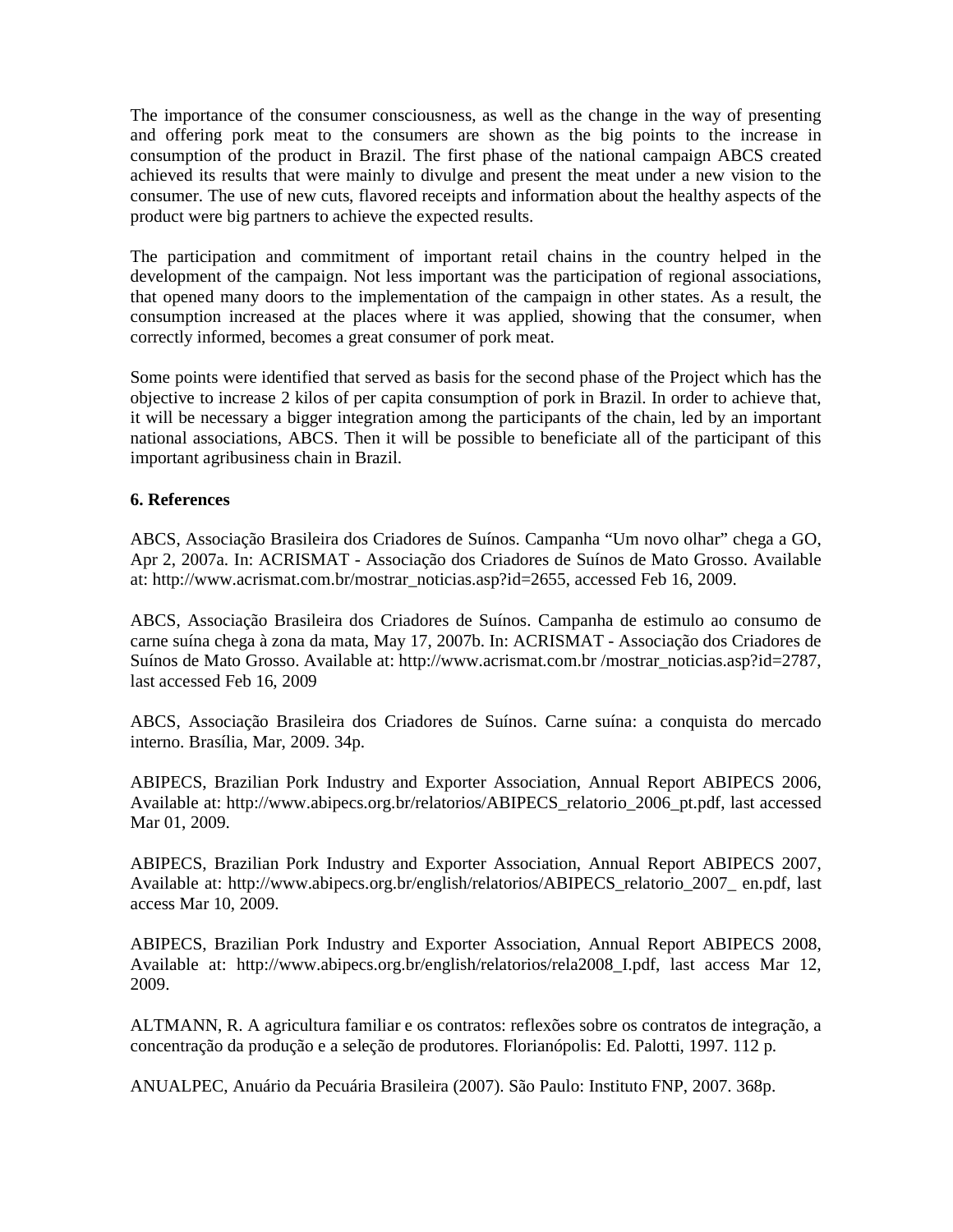ARGUMENTO SUINO. A carne suína frente a frente com os mitos da nutrição. Brasilia/DF, Ano I, n.2, 2006a.

ARGUMENTO SUINO. Carne suína: agora com os olhos só para o cliente. Brasilia/DF, Ano I, n.6, 2006b.

ARGUMENTO SUINO. Um novo olhar no futuro. Brasilia/DF, Ano II, n.9, 2007a.

ARGUMENTO SUINO. Na prática a vida é dura. Brasilia/DF, Ano II, n.9, 2007b.

BERNUÉS, A.; OLAIZOLA, A; CORCORAN, K. Labelling information demanded by European consumers and relationship with purchasing motives, quality and safety of food. Meat Science, 65, 1095-1106, 2003.

CARTILHA ABCS. Associação Brasileira dos Criadores de Suínos (2006). Available at http://www.abcs.org.br/portal/mun\_car/marketing/novo\_olhar/index.jsp, last accessed Mar 15, 2009.

CARVALHO, T. B., Estudo da elasticidade-renda da demanda de carne bovina, suína e de frango no Brasil. 2007. 88 p. Tese (Mestrado em Ciências)-Escola Superior de Agricultura Luiz de Queiroz, Universidade de São Paulo, Piracicaba, 2007.

GRUNERT, K. G. Current issues in the understanding of consumer food choice. Trends in Food Science and Technology, 13, 275-285, 2002.

GRUNERT, K. G.; VALLI, C. Designer-made meat and dairy products: consumer-led product development. Livestock Production Science, 72, 83-98, 2001.

HAIR JUNIOR, et al. Fundamentos de métodos de pesquisa em administração. Porto Alegre: Bookman, 2006. 471p.

MIELE, M. (2006) Contratos, especialização, escala de produção e potencial poluidor na suinocultura de Santa Catarina. Porto Alegre, 278p. Tese – PPG – Agronegócios, UFRGS, 2006.

MIELE, M. Cadeia produtiva da carne suína no Brasil. In Proceedings of the VI International PENSA Conference, Ribeirão Preto, October/2007, 2007a.

MIELE, M. Cadeia produtiva da carne suína no Brasil. In: XLV Congresso da Sociedade Brasileira de Economia, Administração e Sociologia Rural, 2007, Londrina. Conhecimentos para a agricultura do futuro, 2007.

MIELE, M; GIROTTO, A. F. A suinocultura brasileira em 2007 e cenários para 2008. Anuário 2008 da Suinocultura Industrial, Itu, p. 14 - 22, 02 jan. 2008.

MIELE, M., MACHADO, J. S. (2006). Levantamento Sistemático da Produção e Abate de Suínos – LSPS: metodologia Abipecs-Embrapa de previsão e acompanhamento da suinocultura brasileira. Concórdia: Embrapa Suínos e Aves, 2006. 25 p. (Embrapa Suínos e Aves. Documentos, p. 104).